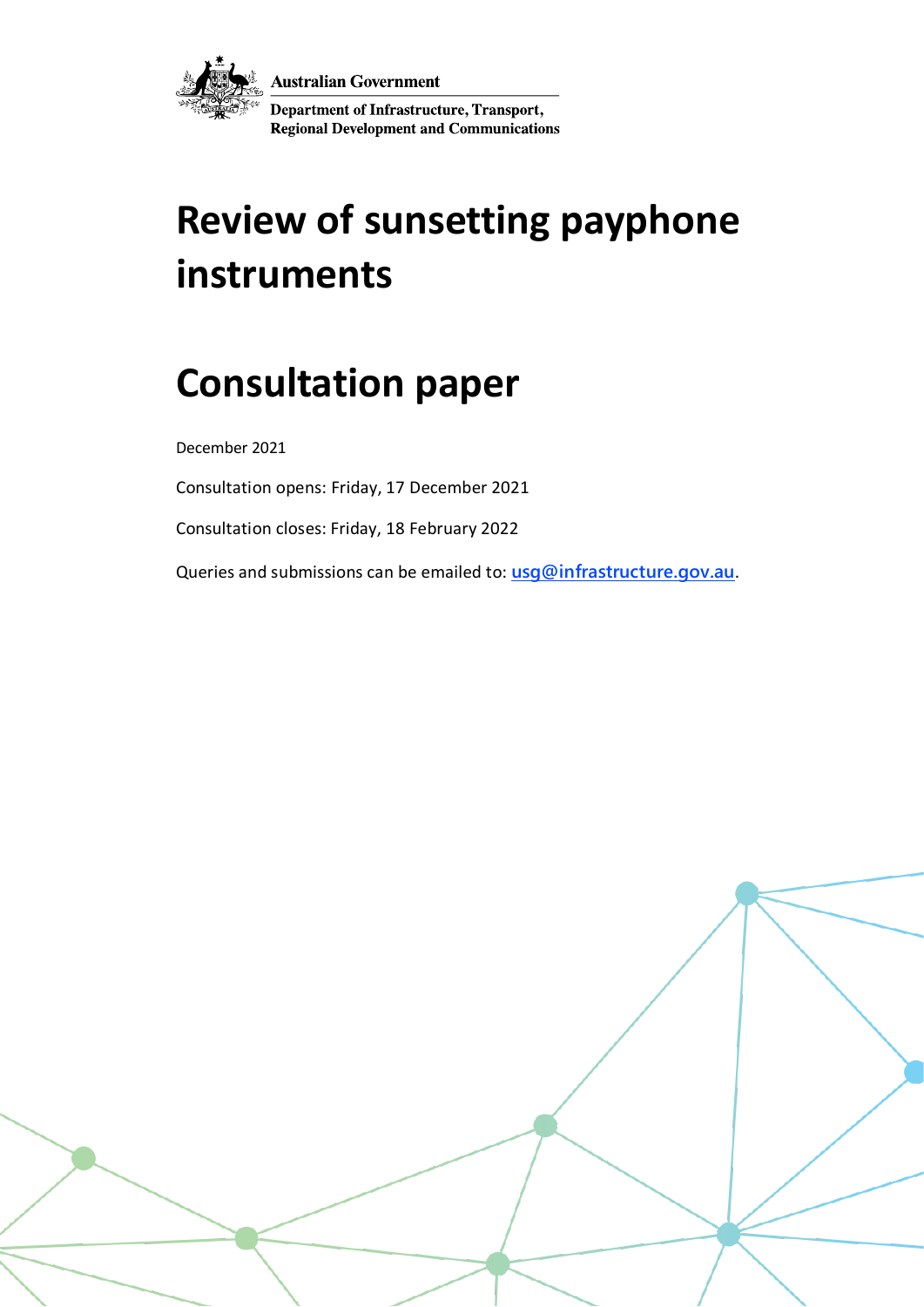© Commonwealth of Australia 2021 December 2021 / INFRASTRUCTURE

#### **Ownership of intellectual property rights in this publication**

Unless otherwise noted, copyright (and any other intellectual property rights, if any) in this publication is owned by the Commonwealth of Australia (referred to below as the Commonwealth).

#### **Disclaimer**

The material contained in this publication is made available on the understanding that the Commonwealth is not providing professional advice, and that users exercise their own skill and care with respect to its use, and seek independent advice if necessary.

The Commonwealth makes no representations or warranties as to the contents or accuracy of the information contained in this publication. To the extent permitted by law, the Commonwealth disclaims liability to any person or organisation in respect of anything done, or omitted to be done, in reliance upon information contained in this publication.

#### **Creative Commons licence**

With the exception of (a) the Coat of Arms; (b) the Department of Infrastructure, Transport, Regional Development and Communications photos and graphics; and (c) [OTHER], copyright in this publication is licensed under a Creative Commons Attribution 4.0 Australia Licence.

Creative Commons Attribution 4.0 Australia Licence is a standard form licence agreement that allows you to copy, communicate and adapt this publication provided that you attribute the work to the Commonwealth and abide by the other licence terms.

Further information on the licence terms is available from [https://creativecommons.org/licenses/by/4.0/.](https://creativecommons.org/licenses/by/4.0/)

This publication should be attributed in the following way: © Commonwealth of Australia 2021.

#### **Use of the Coat of Arms**

The Department of the Prime Minister and Cabinet sets the terms under which the Coat of Arms is used. Please refer to the Commonwealth Coat of Arms - Information and Guidelines publication available a[t http://www.pmc.gov.au.](http://www.pmc.gov.au/)

#### **Contact us**

This publication is available in hard copy or PDF format. All other rights are reserved, including in relation to any departmental logos or trade marks which may exist. For enquiries regarding the licence and any use of this publication, please contact:

Director—Creative Services Communication Branch Department of Infrastructure, Transport, Regional Development and Communications GPO Box 594 Canberra ACT 2601 Australia

Email: [publishing@infrastructure.gov.au](mailto:publishing@infrastructure.gov.au) Website: [www.infrastructure.gov.au](http://www.infrastructure.gov.au/)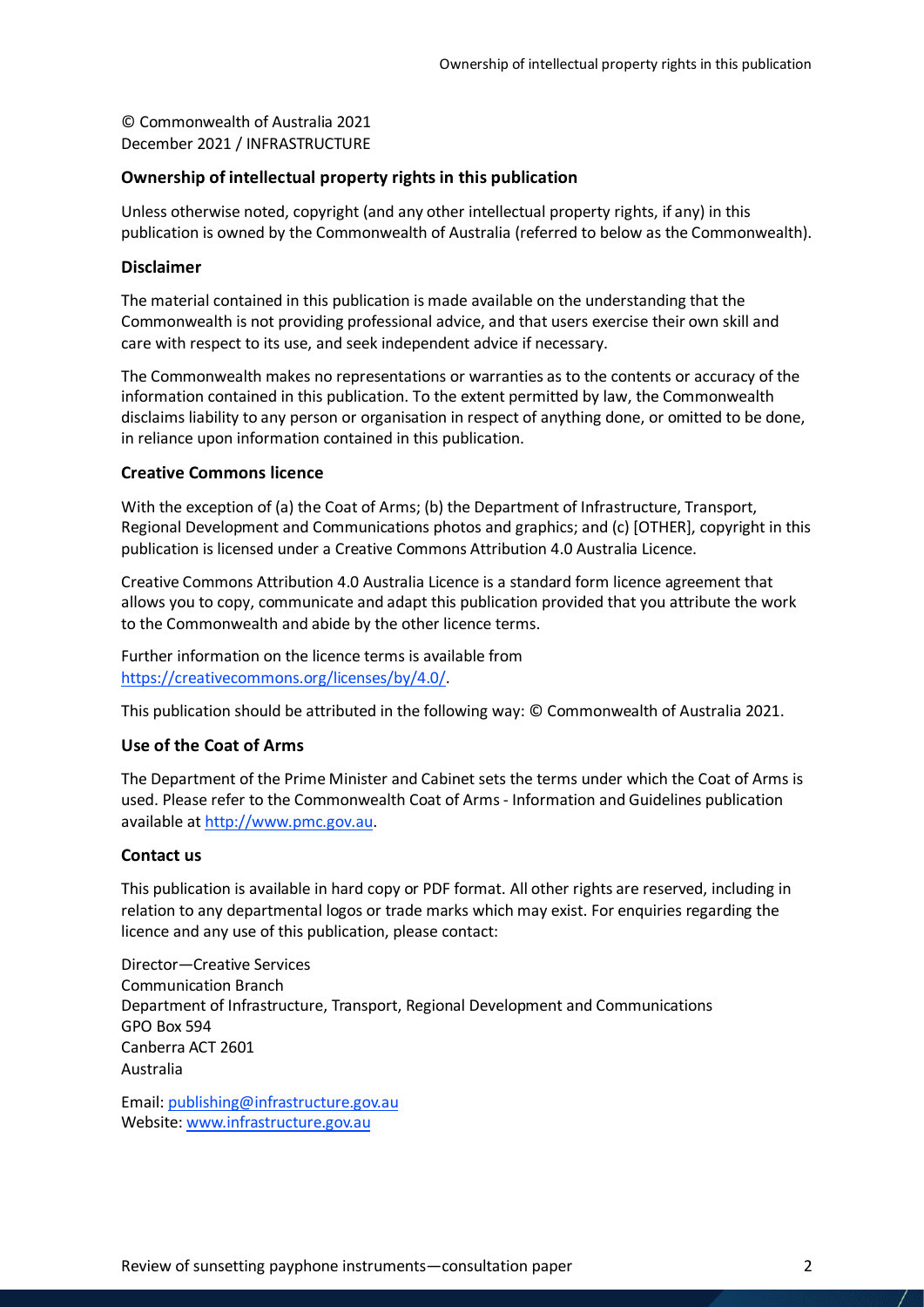#### **Table of contents**

| <b>Introduction</b>                                                                       | 4  |
|-------------------------------------------------------------------------------------------|----|
| <b>Background</b>                                                                         | 5  |
| Regulatory and contractual framework                                                      | 5  |
| Payphones provisioning and use                                                            | 6  |
| The future of payphones and the role of the instruments                                   | 8  |
| Overview of USO payphone instruments made by the Minister                                 | 9  |
| Rules for the location, installation and removal of USO payphones                         | 9  |
| Telecommunications Universal Service Obligation (Location of Payphones) Determination     |    |
| 2011                                                                                      | 9  |
| USO payphone standards and performance                                                    | 10 |
| Telecommunications Universal Service Obligation (Payphone Performance Standards)          |    |
| Determination (No. 1) 2011                                                                | 10 |
| Telecommunications Universal Service Obligation (Payphone Performance Benchmarks)         |    |
| Instrument (No. 1) 2011                                                                   | 11 |
| Rules for consultation and complaints involving the location and removal of USO payphones | 12 |
| Telecommunications Universal Service Obligation (Public Consultation on the Location or   |    |
| Removal of Payphones) Determination 2011                                                  | 12 |
| Telecommunications Universal Service Obligation (Payphone Complaint Rules)                |    |
| Determination 2011                                                                        | 13 |
| <b>Next steps</b>                                                                         | 14 |
| Appendix A: Payphone benchmark performance results                                        | 15 |
| Appendix B: ACMA net social benefit criteria guidelines                                   | 16 |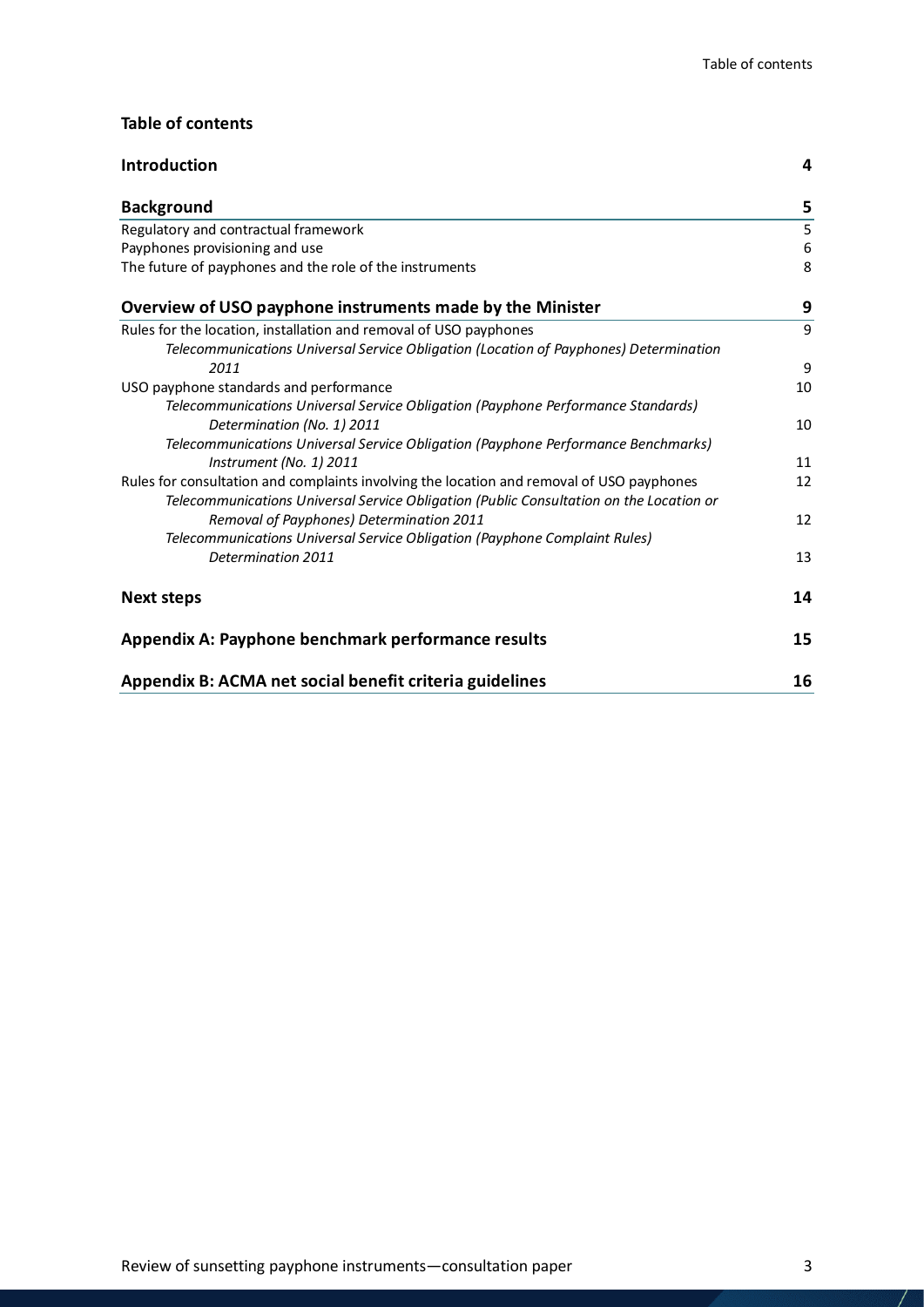## <span id="page-3-0"></span>Introduction

The Universal Service Obligation (USO) is a long-standing legislated consumer safeguard that provides that standard telephone services (STS) and payphones are reasonably accessible to all people in Australia on an equitable basis, wherever they reside or carry on business. The USO is set out in the *[Telecommunications \(Consumer Protection and Service Standards\) Act 1999](https://www.legislation.gov.au/Latest/C2020C00180)* (TCPSS Act). Telstra is responsible for delivering the STS and payphone USO. Its statutory obligations are reinforced by a contract between the Commonwealth and Telstra — the Telstra USO Performance Agreement (TUSOPA).

Beyond the overarching statutory objective that requires payphones to be reasonably accessible, the Minister under the TCPSS Act can put in place payphone performance standards and benchmarks, as well as various rules about the location of payphones, consultation on the location or removal of payphones and resolution of complaints involving USO payphones<sup>[1](#page-3-1)</sup>.

Instruments made by the Minister include provisions so that the regulator, the Australian Communications and Media Authority (ACMA) can provide more guidance on certain matters. Accordingly, the ACMA has issued guidelines that provide a methodology and detailed criteria for assessing the net social benefit of payphones (used to guide final decisions on the installation and removal of payphones), and to provide detail on consultation processes involving installation and removal of payphones. The ACMA has also used separate powers available to it under the *[Telecommunications Act 1997](https://www.legislation.gov.au/Series/C2004A05145)* to put in place record keeping rules in relation to payphone performance benchmarks.

Five USO payphone instruments made by the Minister (described below), are now approaching the date at which they will automatically cease or 'sunset' under the *Legislation Act 2003*. The sunsetting framework requires legislative instruments to be reviewed to determine whether they:

- remain fit for purpose and should be replaced by an instrument substantially the same in form
- should be replaced with substantial changes and improvements, or
- are spent or redundant and can be actively repealed or allowed to sunset without replacement.

The Department of Infrastructure, Transport, Regional Development and Communications (the Department) is now seeking the views of interested parties on the instruments made by the Minister and the matters they cover. As noted above, in some cases, the payphone instruments made by the Minister provide authority for the ACMA to issue additional guidelines, and the ACMA is also independently able to make record keeping rules in relation to compliance with payphone rules set by the Minister. Accordingly, the ACMA will consider and consult separately on the associated guidelines and RKRs that it is responsible for.

The Department notes that the instruments are ten years old and there have been significant changes in the Australian telecommunications industry in this time affecting the role of payphones today and going forward. Foremost of these is the strong take-up and use of mobile telephony and the commensurate decline in the use of payphones. While these trends do raise questions about the long term role of payphones that need to be kept in mind, this consultation proceeds on the basis that while payphones remain in operation the types of rules that have applied to date may continue to have a role into the future, but may require adjustment.

 $\overline{\phantom{a}}$ 

<span id="page-3-1"></span><sup>1</sup> See s12ED-12EH of the TCPSS Act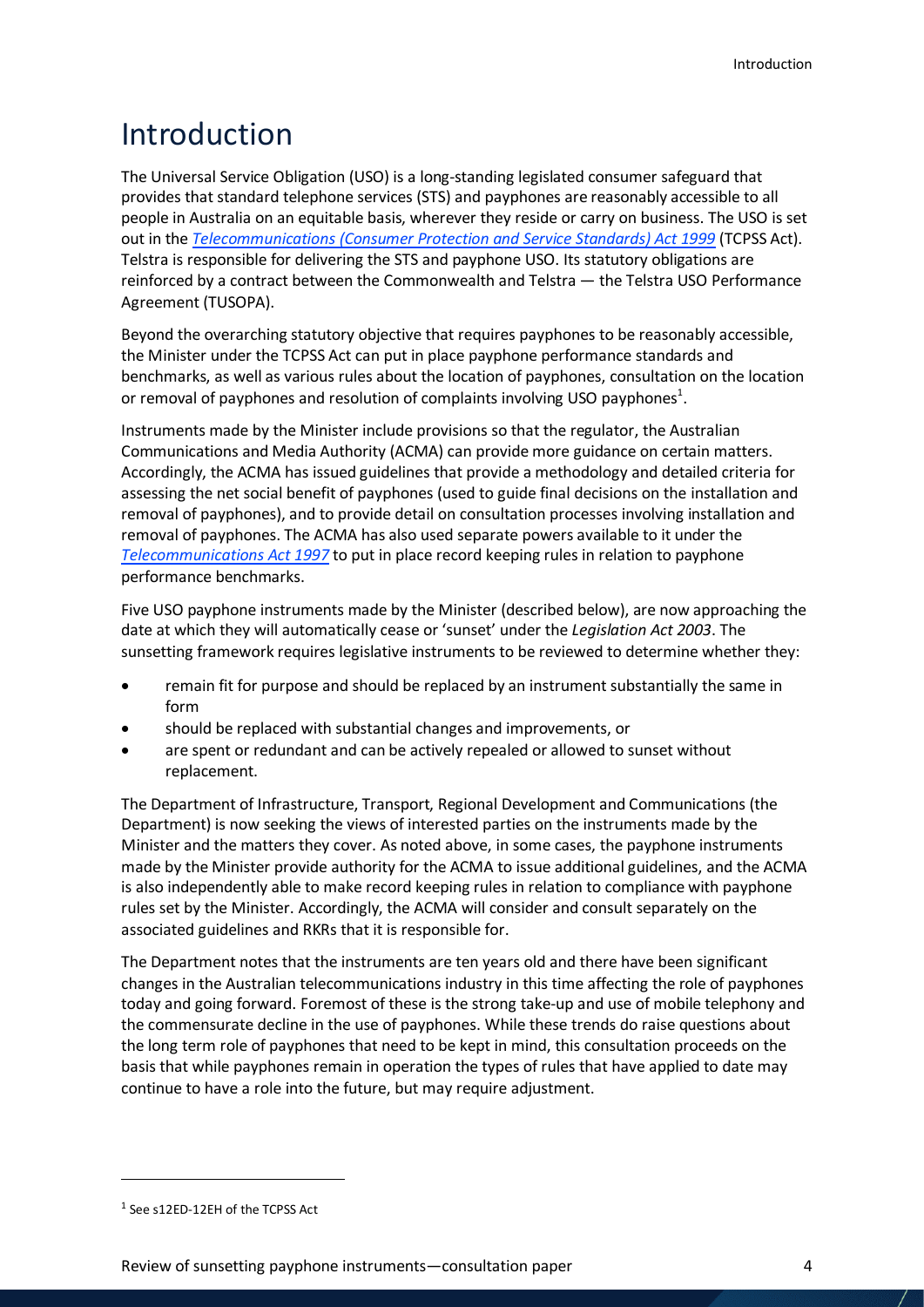Views provided in response to this paper will guide decisions by the Minister on whether the five existing instruments are necessary and should be remade or allowed to sunset. Noting that Ministerial instruments may be remade, the Department is also seeking stakeholder views on any opportunities to refine and improve individual instruments made by the Minister, if it is determined that they should be remade, or if there is potential to consolidate existing Ministerial instruments.

## <span id="page-4-0"></span>Background

### <span id="page-4-1"></span>Regulatory and contractual framework

The USO is a long-standing legislated safeguard that provides STS and payphones are reasonably accessible to all people in Australia on an equitable basis, wherever they reside or carry on business. The USO is set out in the TCPSS Act. Telstra is responsible for delivering the STS and payphone USO, with its statutory obligations reinforced by a 20 year contract between the Commonwealth and Telstra — the Telstra USO Performance Agreement (TUSOPA) — which runs from 2012 to 2032.

Beyond the overarching statutory objective that requires payphones to be reasonably accessible, the Minister under the TCPSS Act can put in place a range of instruments to flesh out the statutory requirements. The ACMA may also do so in some instances. The five instruments that are the responsibility of the Minister (as set out below) are being considered in this consultation process. They can be found on the website of the [Federal Register of](https://www.legislation.gov.au/) Legislation (with hyperlinks provided below). For context, three related instruments that the ACMA has responsibility for are also set out below.

| Instrument                                                                                                                                                  | <b>Responsibility</b> | <b>Sunset date</b> |
|-------------------------------------------------------------------------------------------------------------------------------------------------------------|-----------------------|--------------------|
| Rules for the location, installation and removal of USO payphones                                                                                           |                       |                    |
| <b>Telecommunications Universal Service Obligation (Location of</b><br>Payphones) Determination 2011                                                        | Minister              | 1 April 2022       |
| Payphone (Assessment of Net Social Benefit) Guidelines-2014                                                                                                 | <b>ACMA</b>           | n/a                |
| <b>Standards and performance</b>                                                                                                                            |                       |                    |
| <b>Telecommunications Universal Service Obligation (Payphone</b><br>Performance Standards) Instrument (No. 1) 2011                                          | Minister              | 1 April 2022       |
| <b>Telecommunications Universal Service Obligation (Payphone)</b><br>Performance Benchmarks) Instrument (No. 1) 2011                                        | Minister              | 1 April 2022       |
| Rules for consultation and complaints involving the location and<br>removal of payphones                                                                    |                       |                    |
| <b>Telecommunications Universal Service Obligation (Public</b><br><b>Consultation on the Location or Removal of Payphones)</b><br><b>Determination 2011</b> | Minister              | 1 April 2022       |
| <b>Telecommunications (Payphone Consultation Document) Guidelines</b><br>2012                                                                               | <b>ACMA</b>           | 1 October<br>2022  |
| <b>Telecommunications Universal Service Obligation (Payphone</b><br><b>Complaint Rules) Determination 2011</b>                                              | Minister              | 1 April 2022       |
| <b>Record keeping and compliance</b>                                                                                                                        |                       |                    |
| Telecommunications (Payphone Performance Benchmarks) Record-<br><b>Keeping Rules 2012</b>                                                                   | <b>ACMA</b>           | 1 April 2022       |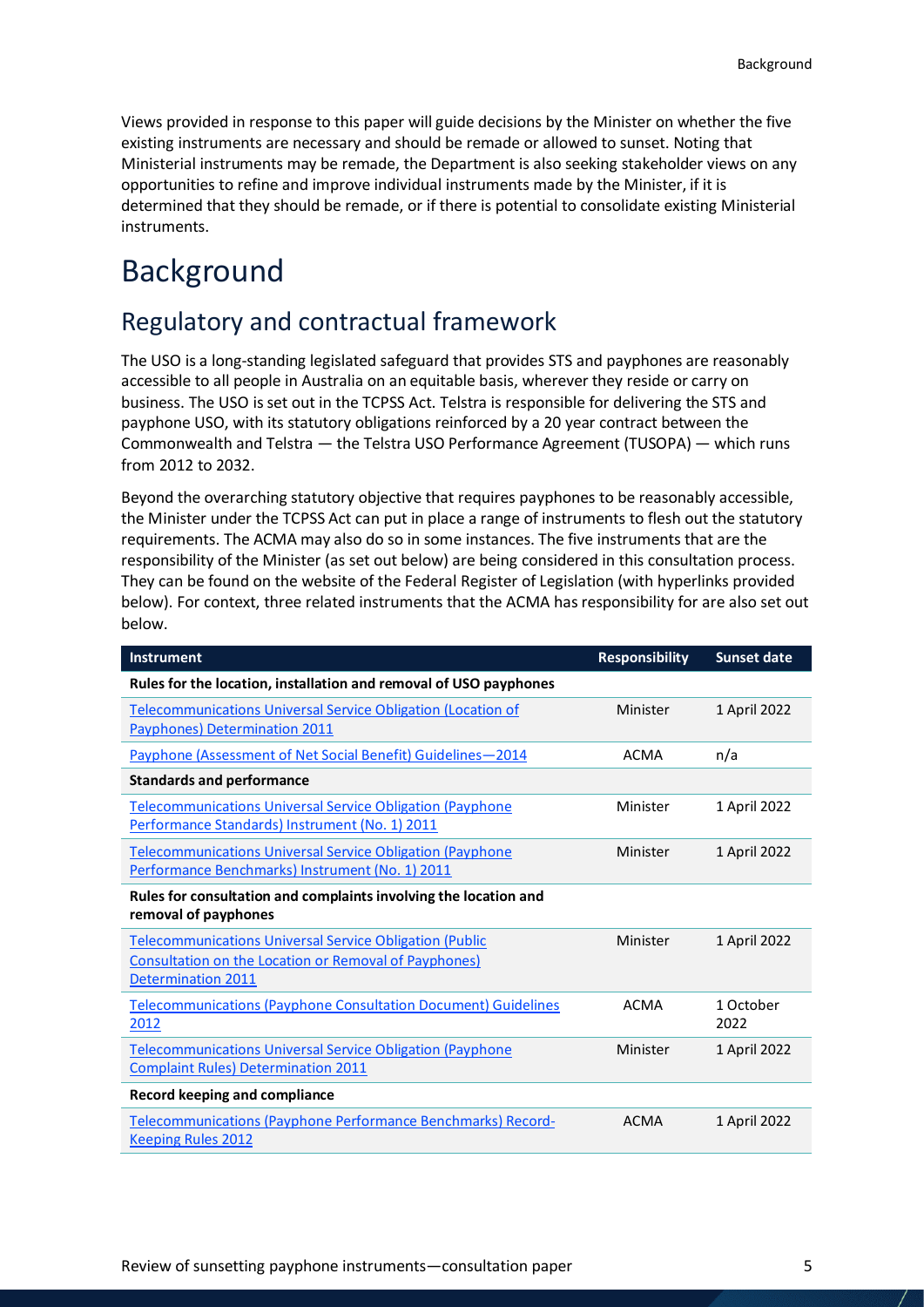As noted, the first two instruments deal with the location, installation and removal of payphones. The third and fourth deal with performance standards. The fifth, sixth and seventh deal with consultation and complaint handling. The eighth deals with record keeping in relation to payphone matters generally. Together the instruments provide a comprehensive set of rules concerning the provision of payphones.

For example, prior to existing instruments being introduced, there were community concerns about Telstra's performance, particularly in rectifying faults to payphones in rural or remote areas of Australia, as well as the level of consultation undertaken on payphone installation and removals.<sup>[2](#page-5-1)</sup>

Parties interested in commenting on the instruments made by the Minister are strongly encouraged to familiarise themselves with their details and the associated explanatory statements. These are available at the web links provided in the table above.

The USO is supported by the TUSOPA, a 20 year contract between the Commonwealth and Telstra which runs from 2012 to 2032. Under the contract, Telstra is contractually obliged to, amongst other things, supply fixed voice services on reasonable request, and supply, install and maintain payphones. In relation to the supply and maintenance of USO payphones, Telstra receives a fixed and unindexed annual contractual payment of \$40 million. As part of the process of making annual contractual payments to Telstra, amongst other things, Telstra's compliance with relevant regulatory obligations set out in USO payphone instruments is taken into account.

The TUSOPA (including USO payphones) and other public interest telecommunications contracts and grants are funded through an annual budget appropriation from the Commonwealth of \$100 million, with the remaining funded provided by industry, through annual contributions towards the Telecommunications Industry Levy (TIL). Carriers contribute to the TIL based on share of total industry eligible revenue, with Telstra itself contributing the most towards the TIL of any carrier, followed by Optus, TPG Group, NBN Co and a range of other smaller carriers.

### <span id="page-5-0"></span>Payphones provisioning and use

While the provision of payphones is subject to detailed regulation and contractual requirements, the role of payphones has generally been in decline over the past decade or so. While payphones can be an important means of communications for vulnerable or disadvantaged people, including low income earners, relatively few Australians are users of payphones and, most probably do not think about them except in times of emergency.

The total number of USO payphones in operation has declined over a number of years. There were around [3](#page-5-2)4,000 USO payphones in 2002<sup>3</sup>, and around 18,000 payphones at the commencement of the TUSOPA in 2012. Telstra currently has around 15,000 USO payphones in operation.

Most payphones are in major cities (54%), followed by regional (36%) and remote (10%) areas.

Until a recent decision by Telstra to offer national free calling from payphones (discussed further below), the volume of calls made from USO payphones had been in steep decline, falling 73% from 39.8 million calls in 2011–12 to 10.6 million calls in 2019–20. In comparison, in 2019, Telstra's mobile network carried around 50 million voice calls per day.

l

<span id="page-5-1"></span><sup>2</sup> See '*Regulation Impact Statement for consumer safeguards relating to payphone services'* included in the *[Explanatory](https://www.legislation.gov.au/Details/F2011L02709/Explanatory%20Statement/Text)  [Statement for the Telecommunications Universal Service Obligation \(Payphone Performance Standards\) Determination](https://www.legislation.gov.au/Details/F2011L02709/Explanatory%20Statement/Text)  [\(No. 1\) 2011](https://www.legislation.gov.au/Details/F2011L02709/Explanatory%20Statement/Text)*

<span id="page-5-2"></span><sup>3</sup> *[ACMA Communications Report 2005-06](https://webarchive.nla.gov.au/awa/20110117163417/http:/pandora.nla.gov.au/pan/124466/20110114-1523/05-06.pdf)*, p.113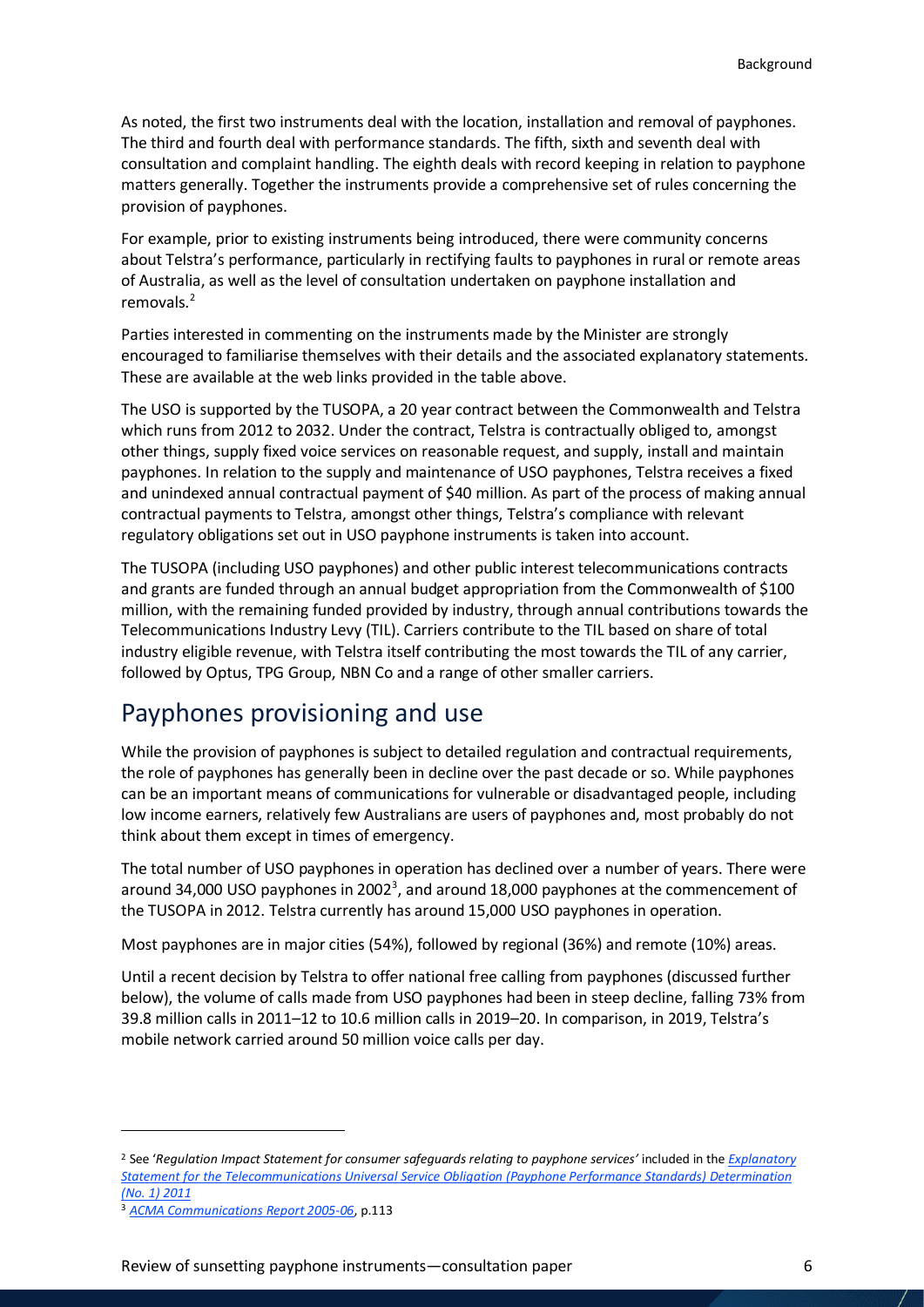Work undertaken by the Department in 2018 suggested that most USO payphones have relatively low use and are likely to be loss-making<sup>[4](#page-6-0)</sup>. Despite some changes since then (discussed further below), this would seem to generally remain the case. However, the usage of payphones is not uniform, and even with high mobile usage and population coverage, some payphones continue to be comparatively highly used. These tend to be in major cities or in remote Indigenous communities; there are around 500 USO payphones in remote Indigenous communities.

While use of payphones is clearly an important factor to be taken into account, even where payphones are less frequently used, they may provide some ongoing benefit, such as where payphones are located in areas outside of terrestrial mobile coverage. There are also instances where payphone use has increased for specific periods of time, such as in communities impacted by natural disasters, where other telecommunications services may be congested or damaged. Further, while most calls to Triple Zero (000) are made from mobiles and fixed lines, a number of emergency calls are made from payphones. In 2020–21, there were around 198,000 calls to Triple Zero from payphones, with 76,000 (38%) of these calls considered genuine and connected to a police, fire or ambulance service for response.

In recognition of these factors, in December 2018 the Government announced that payphones would continue to be provided as part of a new broader Universal Service Guarantee, along with STSs and broadband.<sup>[5](#page-6-1)</sup> It also noted there was scope for careful examination of payphone locations given the strong uptake of mobile services and that Government would undertake further work in this area. Telstra payphones that service Indigenous communities and those outside mobile coverage would generally be quarantined.

To better understand community views about payphones, the Department commissioned market research in 2020 into the use of telecommunication services, including payphones, by vulnerable social groups. This wasthe first such research covering payphones to be conducted for around ten years. The research employed a range of different methodologies focused on identifying telecommunications use, including use of payphones, by different vulnerable groups. This broadly found:

- consumers generally prefer mobile for voice
- payphone usage is generally very low

 $\overline{\phantom{a}}$ 

- most people use payphones only rarely and for ad hoc reasons—and have access to mobiles
- homeless people rely on payphones to a greater degree than the broader community but have high mobile use as well
- there was no clear payphone preference by helpline users
- victims of family and domestic violence may use payphones but generally have and prefer to use mobiles<sup>[6](#page-6-2)</sup>, and
- most payphone use is for social and personal reasons.

However, these findings were at a point in time, and payphone use may have changed with recent developments, including recent disasters, COVID-19, and free national calls from payphones.

Telstra started offering free national calls from payphones from 3 August 2021. A number of groups working with disadvantaged Australians, like the Salvation Army, Red Cross and Brotherhood of St Lawrence were reported as welcoming the move.<sup>[7](#page-6-3)</sup> Prior to this, Telstra had made some payphones free of charge in more limited circumstances, such as in remote Indigenous communities, areas impacted by natural disasters or for short periods such as over the Christmas/New Year holidays.

<span id="page-6-1"></span><span id="page-6-0"></span><sup>4</sup> Department of Communications and the Arts, *Development of the USG—summary report*, November 2018, p13<br>5 www.mitchfifield.com/2018/12/telecommunications-universal-service-guarantee/<br>6 It is recognised, however, that acc

<span id="page-6-2"></span>

<span id="page-6-3"></span><sup>7</sup> [www.theage.com.au/politics/victoria/free-public-phone-calls-will-help-disadvantaged-say-welfare-groups-20210803-p58ffu.html](http://www.theage.com.au/politics/victoria/free-public-phone-calls-will-help-disadvantaged-say-welfare-groups-20210803-p58ffu.html)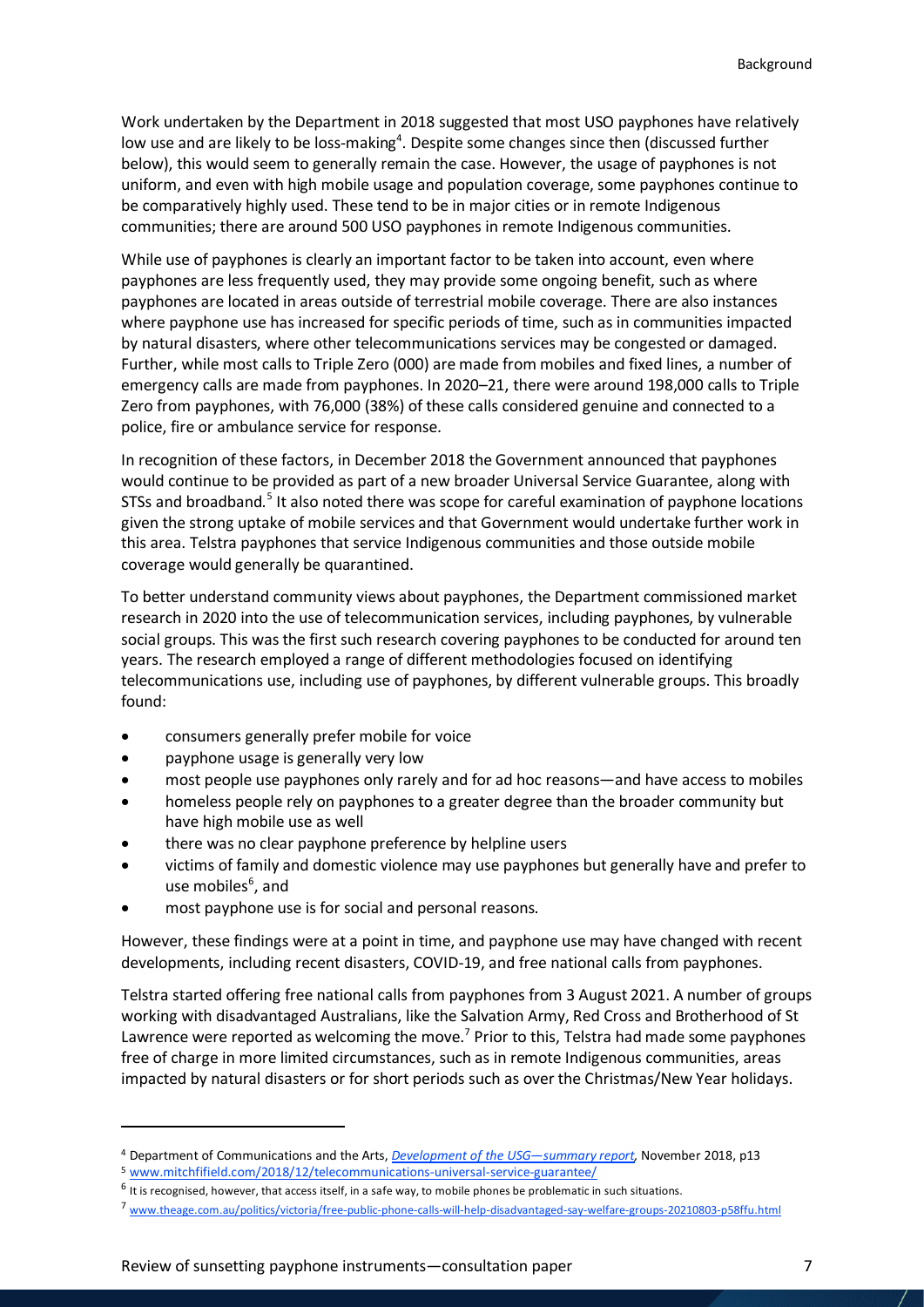As shown in the graph below, since making payphones free of charge for national calls, Telstra has seen a marked increase in payphone calls (147% increase over the period August-November 2021 compared to the same period in 2020).

Some caution should be applied in interpreting this data due to the relatively short period since payphones were made free of charge for national calls.



It also needs to be kept in mind that this increase in call volume is from a low base, given the sustained decline in payphone usage over a number of years. It is also not possible to say if more people are using payphones, if existing users of payphones are making more calls, or some combination of the two. It also remains to be seen if this immediate increase in calls will ultimately be sustained, or may taper off in time.

### <span id="page-7-0"></span>The future of payphones and the role of the instruments

While payphone use by the community overall is low, they may still have greater usage and benefits to particular segments of the community or in particular circumstances<sup>[8](#page-7-1)</sup>. However, the ongoing costs of payphones, the possible need for future upgrades and level of subsidy are significant factors. This is reflected in occasional comments, particularly from industry contributors to the cost of the USO, about the value for money in, and competitive impact of, retaining payphones.

Given the long term operational and technological changes that have occurred, there is continuing uncertainty around the long-term demand and use for payphones, as well as the costs and overall economics of supplying payphones. The approach set out by Government in 2018 was therefore to consider further the ongoing location of payphones to better align them with need and usage.

However, absent broader change, while payphones continue in operation, the need for ongoing guidance to Telstra and the community around the location and performance of payphones must be considered if only to ensure payphones are provided and operate in a manner that optimises their utility. This review of the instruments made by the Minister goes to this issue, rather than the more fundamental question of the provision of payphones themselves, although their future role may affect the detailed rules in the instruments by which they are regulated going forward.

 $\overline{\phantom{a}}$ 

<span id="page-7-1"></span><sup>8</sup> [www.telstra.com.au/aboutus/media/media-releases/Payphones-deliver-vital-community-service](http://www.telstra.com.au/aboutus/media/media-releases/Payphones-deliver-vital-community-service)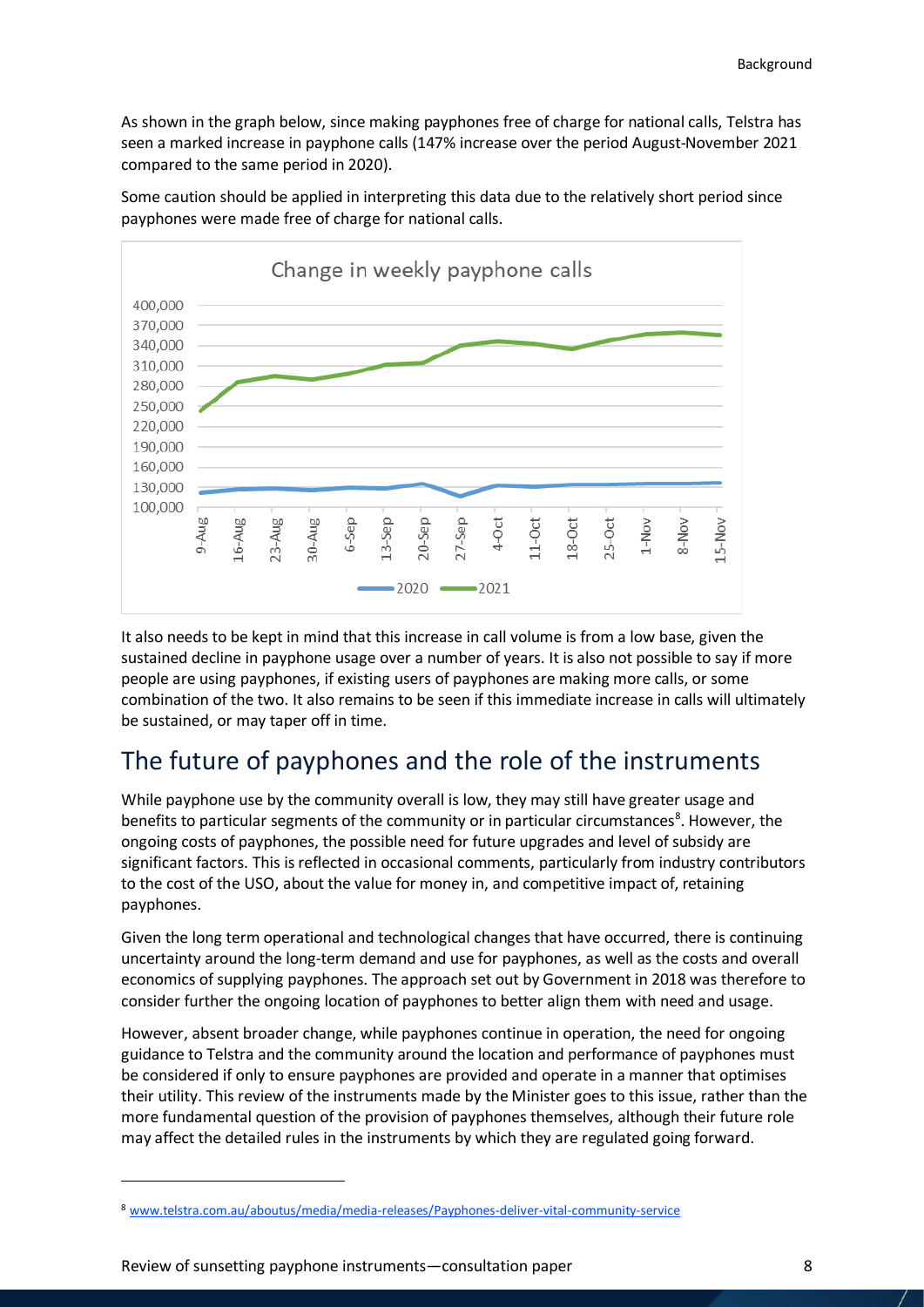Parties may be interested to note that these issues are being considered in other jurisdictions. For example, in the UK, the regulator, Ofcom, started consultation in November 2021 covering the future provision of public call boxes, as payphones are called there. It is proposing relaxing requirements while still ensuring call boxes that are still needed are protected from removal.<sup>[9](#page-8-3)</sup>

### <span id="page-8-0"></span>Overview of USO payphone instruments made by the Minister

As noted above, the five payphone instruments made by the Minister provide a comprehensive framework fleshing out the statute and governing the location, installation and removal of payphones, providing performance standards and benchmarks, and setting rules for consultation and complaint handling. The ACMA has supplemented these five Ministerial instruments through associated guidance and record-keeping rules, and will be considering these separately.

This section provides an overview of each instrument to help interested parties comment on the role and detail of the instruments that the Minister is responsible for. Parties should refer to the instruments themselves, and their explanatory statements for their full details. In all cases, the Department is interested in the need for the instruments going forward and their actual provisions. This includes whether a less prescriptive, more outcomes-focused approach could be adopted in some instances, and whether there may be benefit in consolidating some or all of the five existing Ministerial instruments into one or fewer instruments.

### <span id="page-8-1"></span>Rules for the location, installation and removal of USO payphones

#### <span id="page-8-2"></span>*Telecommunications Universal Service Obligation (Location of Payphones) Determination 2011*

This determination set outs places and areas where payphones are to be located and the criteria Telstra must follow in determining when it is appropriate for a payphone to be installed or removed from a particular place or area.

It also determines what are eligible payphone requests for installation of new payphones (generally Telstra is only required to consider installing a new payphone if there is some demonstrated level of support from a minimum number of individuals or that the request is supported by a relevant state/territory or local government).

The determination also sets out net social benefit criteria. Telstra must have regard to these criteria in assessing all eligible requests for new payphones. The net social benefit criteria are also relevant in some cases to the proposed removal of payphones. Under existing rules, Telstra can only remove the final payphone at a site in specific circumstances—where the payphone is assessed as not delivering a net social benefit; there is demonstrated community support for the removal of the payphone; or if Telstra cannot reasonably continue to operate the payphone at the site.<sup>[10](#page-8-4)</sup>

The net social benefit criteria in the determination include:

- the commercial viability of the payphone
- call usage patterns for the payphone

 $\overline{a}$ 

- the revenue Telstra receives from the payphone
- funding Telstra receives to operate/maintain payphones

<span id="page-8-3"></span><sup>9</sup> www.ofcom.org.uk/ data/assets/pdf file/0025/227680/consultation-review-of-telephony-USO.pdf 10 Telstra is however permitted to relocate payphones short distances and may also temporarily remove payphones to be

<span id="page-8-4"></span>repaired and/or upgraded.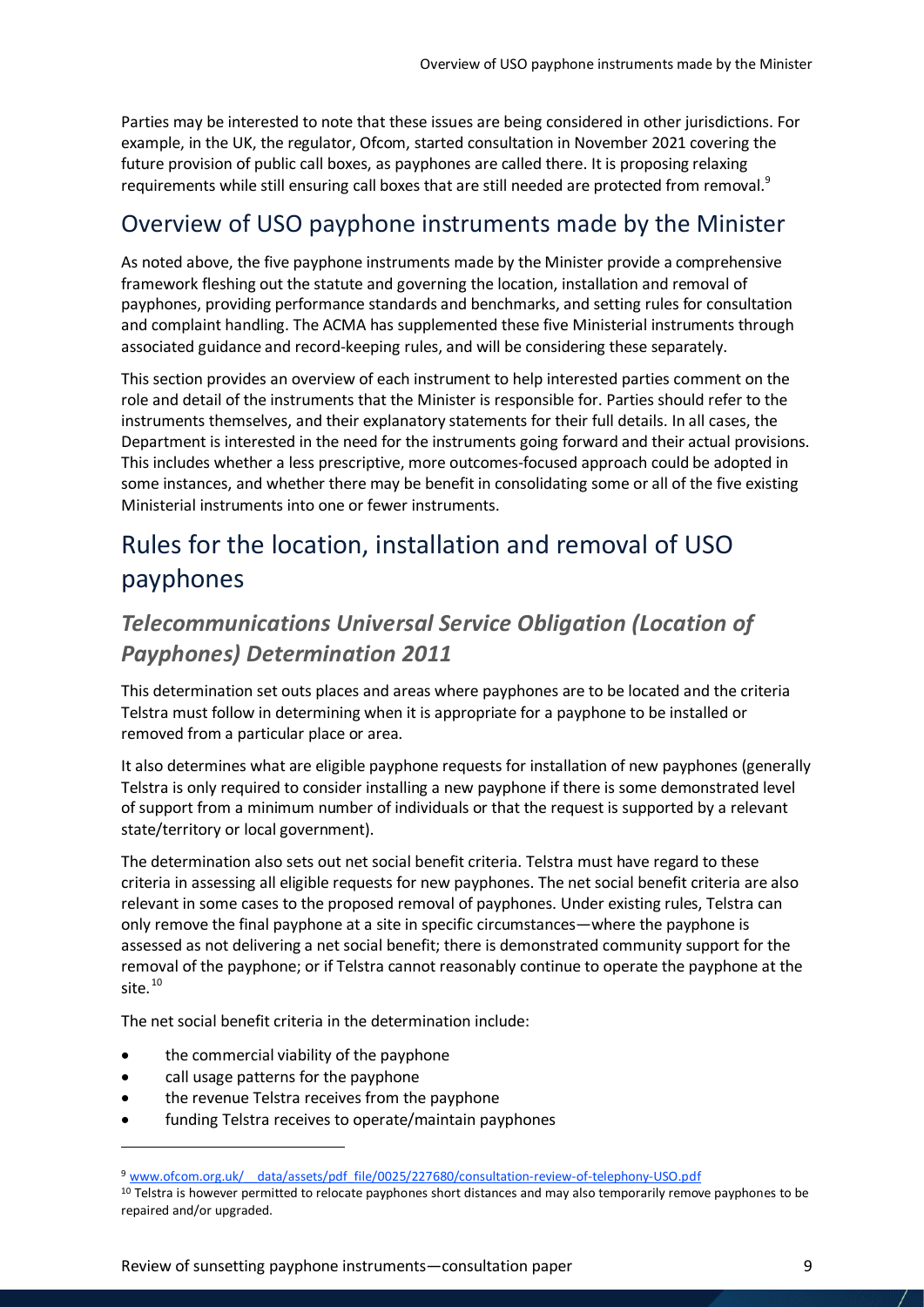- the benefit to the local community from the location of a payphone at the payphone site, and
- the adequacy of mobile phone coverage in the relevant area (including whether a payphone is needed for the purposes of assisting with responding to an emergency).

The determination also allows (but does not require) the ACMA to issue detailed guidelines, which Telstra must have regard to, that detail the format and methodology for assessing whether the installation (or removal) of a payphone would deliver a net social benefit to the community. The ACMA currently has in place the *[Payphone \(Assessment of Net Social Benefit\) Guidelines—2014](https://www.acma.gov.au/publications/2014-11/guide/payphone-assessment-net-social-benefit-guidelines-2014)* (summarised at **[Appendix B](#page-15-0)**).

Generally, Telstra is prevented from removing any payphones that are assessed as offering a net social benefit, but conversely, it is not expected to install new payphones that do not offer a social benefit. As such, net social benefit criteria are fundamental to the provision of payphones generally, to the operation of other payphone instruments, and also set parameters for any more detailed net social benefit guidelines that ACMA wishes to issue.

Ideally, such criteria would be relatively enduring. However, since the instrument was first introduced, there have been technological, community and market changes. As it stands, criteria regarding call usage patterns and payphone revenue would seem to be impacted by the uptake of mobile telephony and more recently by Telstra's decision to introduce national free calling. Further, Telstra also uses some payphones for ancillary purposes such as Wi-Fi hotspots and/or advertising. While such use is separate to USO requirements, such uses may be relevant to the viability and value to Telstra and its customers of a payphone at a particular location, raising the question of whether these uses should be considered in the criteria. For example, as well as voice calling from payphones, where available, Wi-Fi hotspots attached to payphones have provided some community benefit and utility, including following natural disasters, as well as some additional value for Telstra.

#### **Issues for stakeholder consideration**

The Department would appreciate stakeholder views on whether the location rules and existing net social benefit criteria in the instrument remain effective in balancing commercial and community interests. The Department would also welcome views on whether the existing criteria could potentially be consolidated or simplified, or if any alternative criteria are warranted.

Ministerial decisions made on this instrument may result in ACMA having to redraft its social benefit guidelines, though ACMA has indicated it expects to retain these guidelines in the short term.

Further to this, stakeholders may wish to advise if they see a need and value in the Minister retaining provision for the ACMA to make net social benefit guidelines or if sufficient guidance could be provided through the *Telecommunications Universal Service Obligation (Location of Payphones) Determination 2011*.

### <span id="page-9-0"></span>USO payphone standards and performance

### <span id="page-9-1"></span>*Telecommunications Universal Service Obligation (Payphone Performance Standards) Determination (No. 1) 2011*

The purpose of this determination is to require Telstra to comply with individual performance standards in respect of USO payphones. This determination sets out the required characteristics of payphones and payphone carriage services, including that when in normal working order, a payphone carriage service must allow automated local and long-distance voice calls 24 hours a day, access to emergency services free of charge 24 hours a day and operator assistance.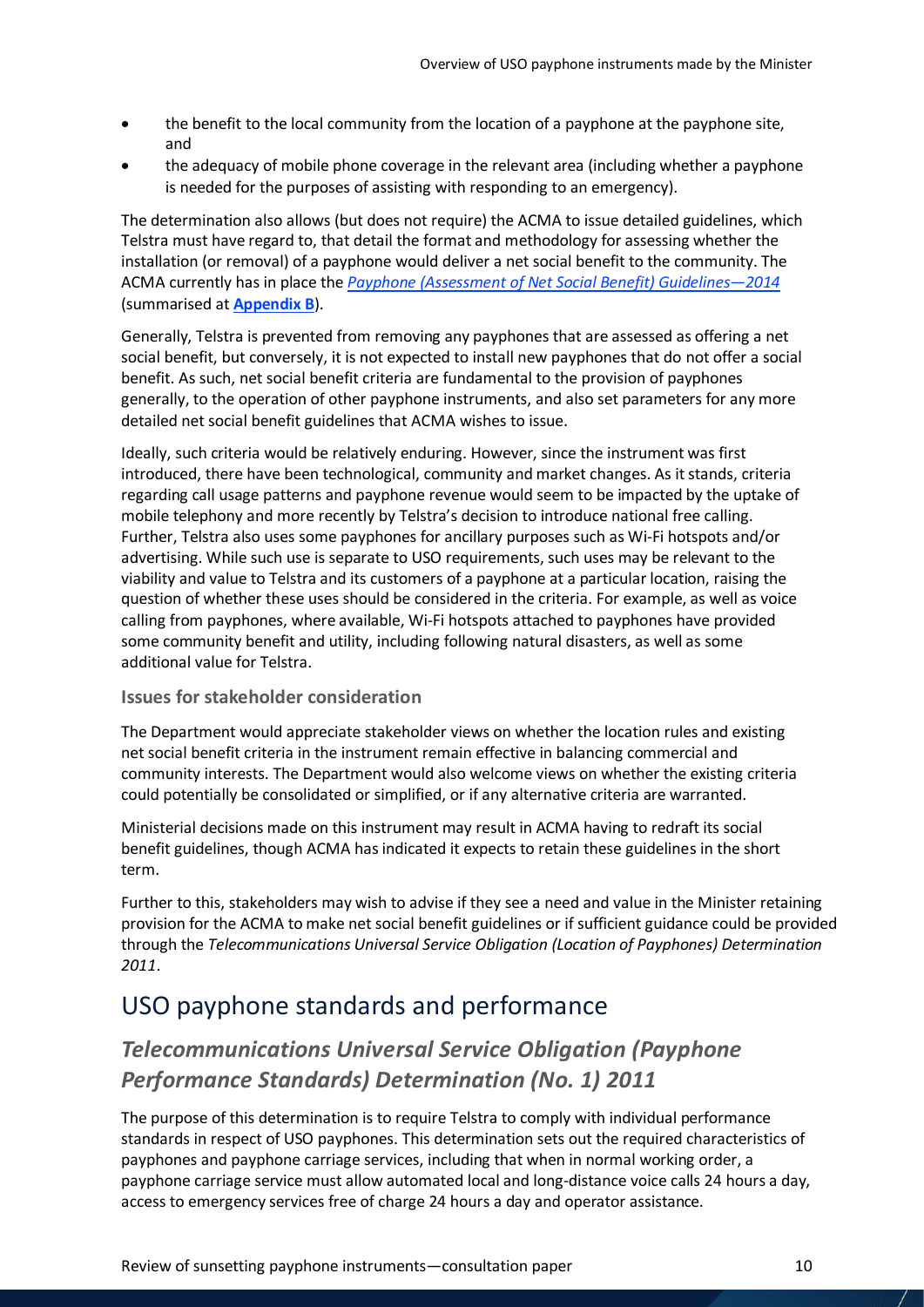The determination provides maximum timeframes for installation of payphones and repair of critical faults<sup>11</sup>. A maximum period of three months is provided to install new payphones. However a longer period of time to install a payphone if provided when the site is not readily accessible to telecommunications network infrastructure or there is insufficient network infrastructure capacity to enable service—being a maximum installation period of up to six months for minor rural areas and up to nine months for remote areas.

Maximum timeframes for repair of critical faults are:

- 10 working days for payphones located in urban areas
- 15 working days for payphones located in major and minor rural areas, and
- 20 working days for payphones located in remote areas.

The individual payphone standards for fault repair have longer timeframes than the fault repair timeframes included in the *Telecommunications Universal Service Obligation (Payphone Performance Benchmarks) Instrument (No. 1) 2011* (discussed further below). This is to set a maximum time limit within which no individual payphone should be unavailable for use. Otherwise, individual payphones could potentially remain permanently inoperative while Telstra continued to meet the overall performance benchmark that applies to payphones collectively.

Since these standards were introduced, Telstra has generally met them except in a handful of cases in which extenuating circumstances have applied.

#### **Issues for stakeholder consideration**

The Department would appreciate views from stakeholders on whether the payphone characteristics and standards set out in the determination remain appropriate, and if not, what changes should be considered (and why).

### <span id="page-10-0"></span>*Telecommunications Universal Service Obligation (Payphone Performance Benchmarks) Instrument (No. 1) 2011*

This instrument establishes payphone benchmark standards and minimum performance benchmarks regarding compliance with those benchmark standards. While the performance standards in this instrument do not need to be complied with in every case, as set out in the following table, Telstra must meet or exceed the individual fault repair standards in enough instances to meet or exceed the relevant performance benchmarks.

| Geographic<br>category | <b>Standard</b>              | <b>Benchmark requirement</b>                  |
|------------------------|------------------------------|-----------------------------------------------|
| Urban                  | Repair within 1 working day  | Must meet or exceed standard in 90% of cases. |
| <b>Rural</b>           | Repair within 2 working days | Must meet or exceed standard in 90% of cases. |
| Remote                 | Repair within 3 working days | Must meet or exceed standard in 80% of cases. |

Since 2012–13, Telstra has met annual payphone benchmarks (see **[Appendix A](#page-14-0)**), but with some variability in benchmark performance from year to year, and across the three geographic categories (urban, rural and remote).

l

<span id="page-10-1"></span> $11$  Non-critical faults are matters that don't impact the usability of the payphone. Examples could be a flickering light in a phone box or damage to a payphone booth, as long as there is at least one calling mechanism operating and available to a user to make a call (note: with introduction of national free calling by Telstra, coin payments are ceasing, so international or other charged calls will require a Telstra Phonecard or other third-party calling cards).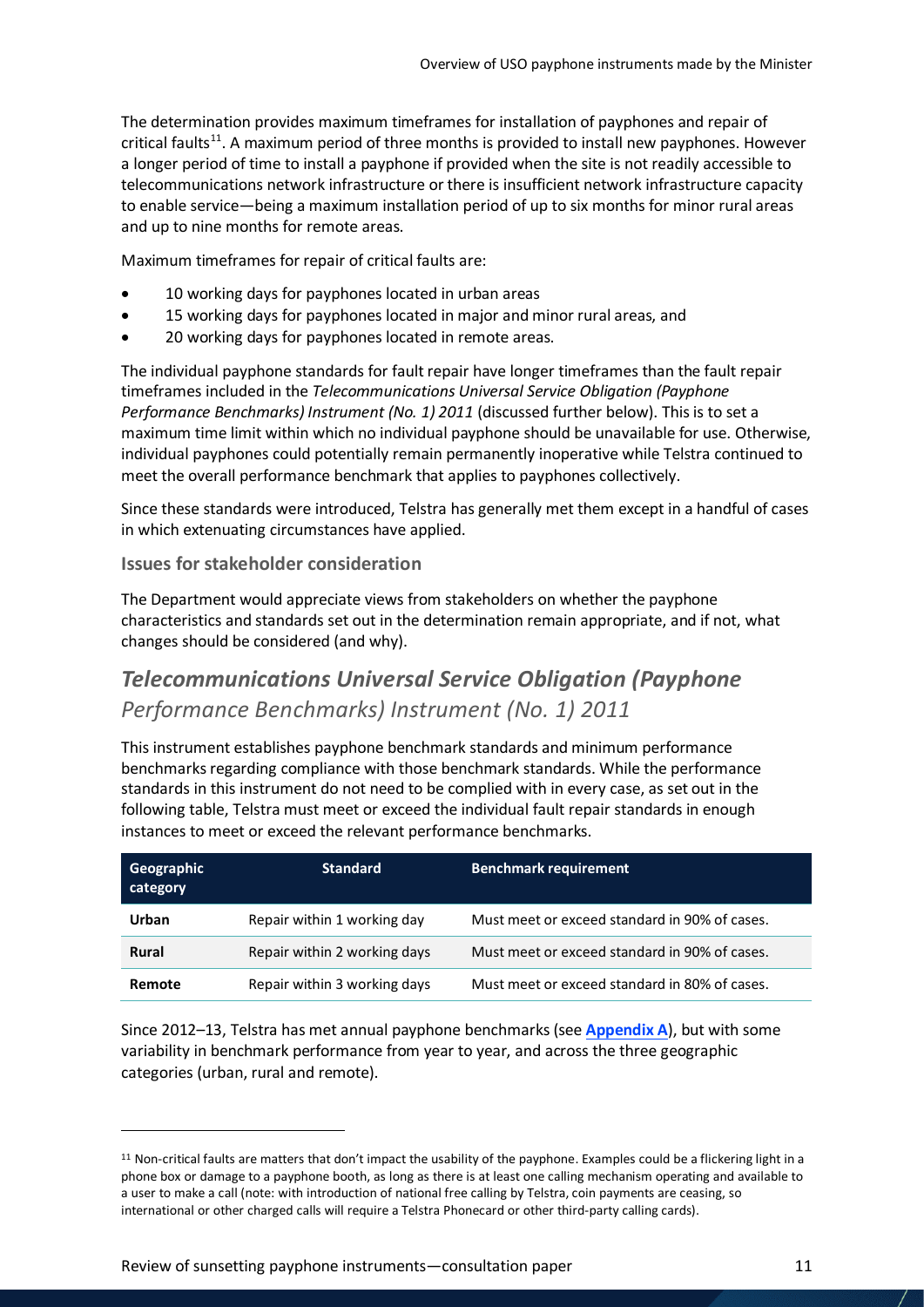These benchmarks are important contractually as they are a key metric for the payment of Telstra for the provision of payphones as required under the TUSOPA.

#### **Issues for stakeholder consideration**

The Department would appreciate views from stakeholders on whether the benchmarksin the determination remain appropriate, and if not, what changes should be considered (and why).

While there are separate standards and benchmarks determinations, they deal with similar matters, so the Department would also appreciate stakeholder views on whether there would be benefit from potentially consolidating these instruments.

### <span id="page-11-0"></span>Rules for consultation and complaints involving the location and removal of USO payphones

### <span id="page-11-1"></span>*Telecommunications Universal Service Obligation (Public Consultation on the Location or Removal of Payphones) Determination 2011*

This determination requires Telstra to maintain and follow public consultation processes before it installs new payphones or removes existing payphones. The determination details the form and level of engagement required with the local community and other stakeholders and also provide minimum timeframes for undertaking consultation. Notification and consultation requirements vary slightly depending on whether a payphone is being installed, relocated or removed, and in the case of removals, whether the payphone is the final remaining payphone at that site. The determination also provides clarity that Telstra cannot make a final decision to install or remove a USO payphone without completing the consultation process.

Payphones are located in a range of locations across Australia, potentially in proximity to homes and/or businesses or in public spaces. Accordingly, the notification and consultation requirements are designed to ensure that people who have an interest in the location of a new payphone, or the relocation or removal of a payphone are provided with an opportunity to make a submission to Telstra (either supporting or opposing proposed installation or removals).

A relevant factor for consultation processes is the discretion that Telstra has in relation to decisions on installation or removal of payphones. In many cases, Telstra may have significant discretion, but there may also be instances where Telstra cannot obtain, or no longer has permission to operate a payphone at a given site.

Telstra has advised that the level of submissions it receives to individual payphone consultations varies, but it typically receives few (or in some cases, no) submissions from relevant stakeholders. This is despite the significant effort and cost that can be involved in publicising the consultation.

#### **Issues for stakeholder consideration**

Noting there may be variable levels of stakeholder response to individual payphone consultation processes, the Department welcomes stakeholder views on the overall value of retaining minimum consultation processes, and whether the existing detailed consultation requirements and timeframes set out in the instrument remain appropriate, or if they should be adjusted (and why).

Stakeholders are also encouraged to consider and advise if a more principles based approach to consultation processes set out in this instrument could be beneficial.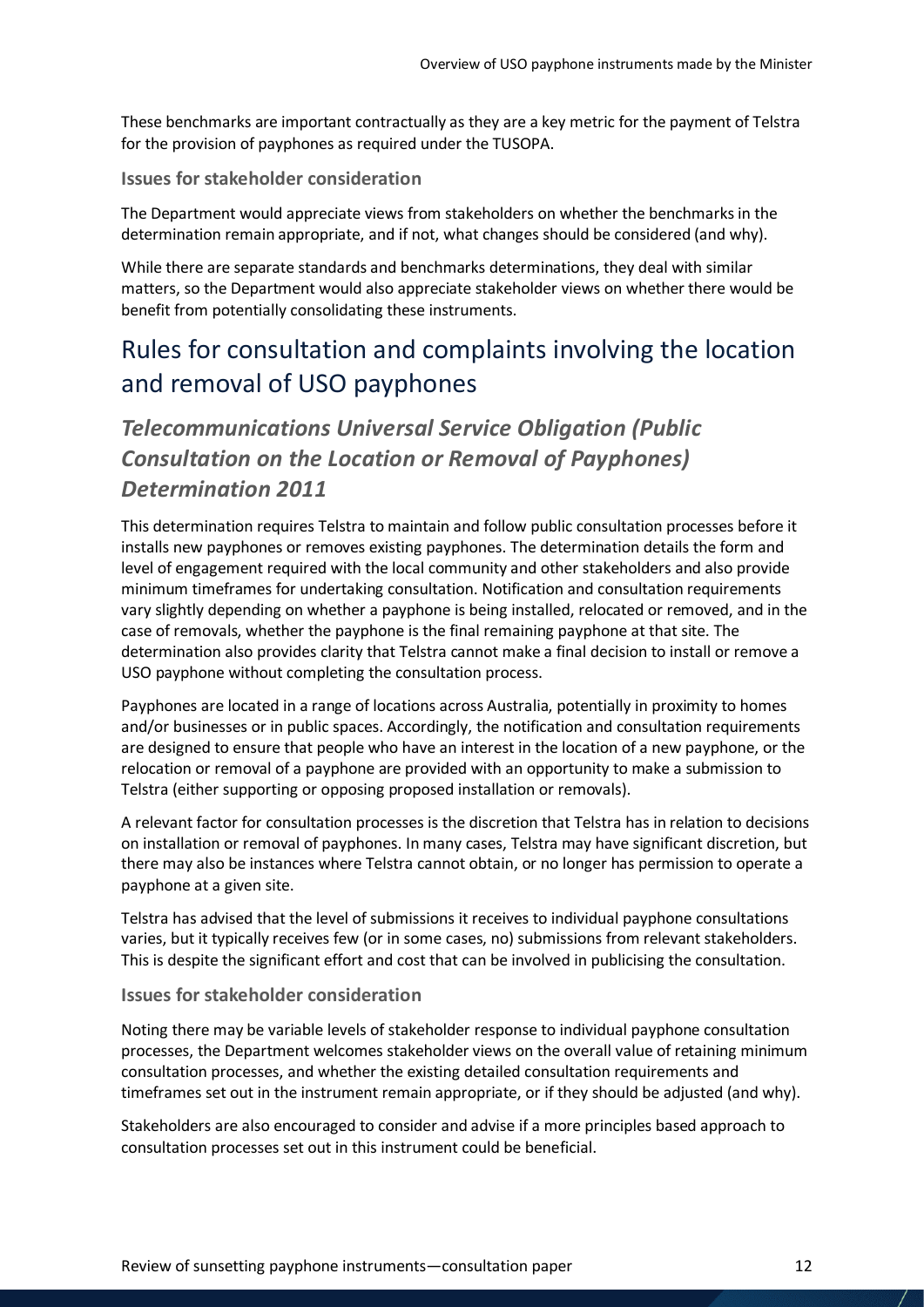The instrument also provides that the ACMA may, but is not required to, make guidelines setting out the format and content of a public consultation document. The ACMA has issued guidelines (*Telecommunications (Payphone Consultation Document) Guidelines 2012*). Accordingly, Telstra must ensure it complies with these ACMA guidelines in preparing and publishing public consultation documents.

These ACMA guidelines determine the format, detail and type of content required to be included in public consultation documents that Telstra is currently required to prepare. The ACMA has indicated it expects to separately seek stakeholder views on its existing consultation guidelines, subject to Ministerial decisions on this instrument, noting these guidelines sunset in October 2022.

The Department would welcome views on whether separate ACMA consultation guidelines remain necessary and add value, or if a sufficient level of guidance could be provided through the *Telecommunications Universal Service Obligation (Public Consultation on the Location or Removal of Payphones) Determination 2011.* 

### <span id="page-12-0"></span>*Telecommunications Universal Service Obligation (Payphone Complaint Rules) Determination 2011*

This determination requires Telstra to have and manage an accessible public complaints process with regard to a final decision to install or remove a USO payphone. The determination provides that if a complaint is received in relation to a final decision to remove a payphone, the payphone complaint process must provide for review of that decision by the ACMA, and ensure the complainant is aware of avenues of review through the ACMA.

The ACMA has indicated on average it receives approximately 2-3 complaints per year from residents or small business owners about the location, relocation or removal of Telstra payphones. These generally relate to existing placement of Telstra payphone booths.

The ACMA notes that where complaints have arisen, Telstra has either considered an alternative appropriate location for the payphone, or conducted an investigation to determine whether the placement of the payphone met net social benefit requirements. Accordingly, the ACMA has advised it has not had to take any formal action in relation to the small number of complaints it has received.

#### **Issues for stakeholder consideration**

The Department would appreciate stakeholder input on the value of maintaining the existing complaints process in the determination, including scope for ACMA review of complaints, as well on the detailed requirements in the determination. Stakeholders are also encouraged to consider and advise if a more principles based approach to complaints handling processes could be beneficial.

Given complaints are part of a broader process (following mandatory public consultation), the Department would also appreciate stakeholder views on whether there would be benefit from potentially consolidating the existing consultation and complaints instruments into a single instrument.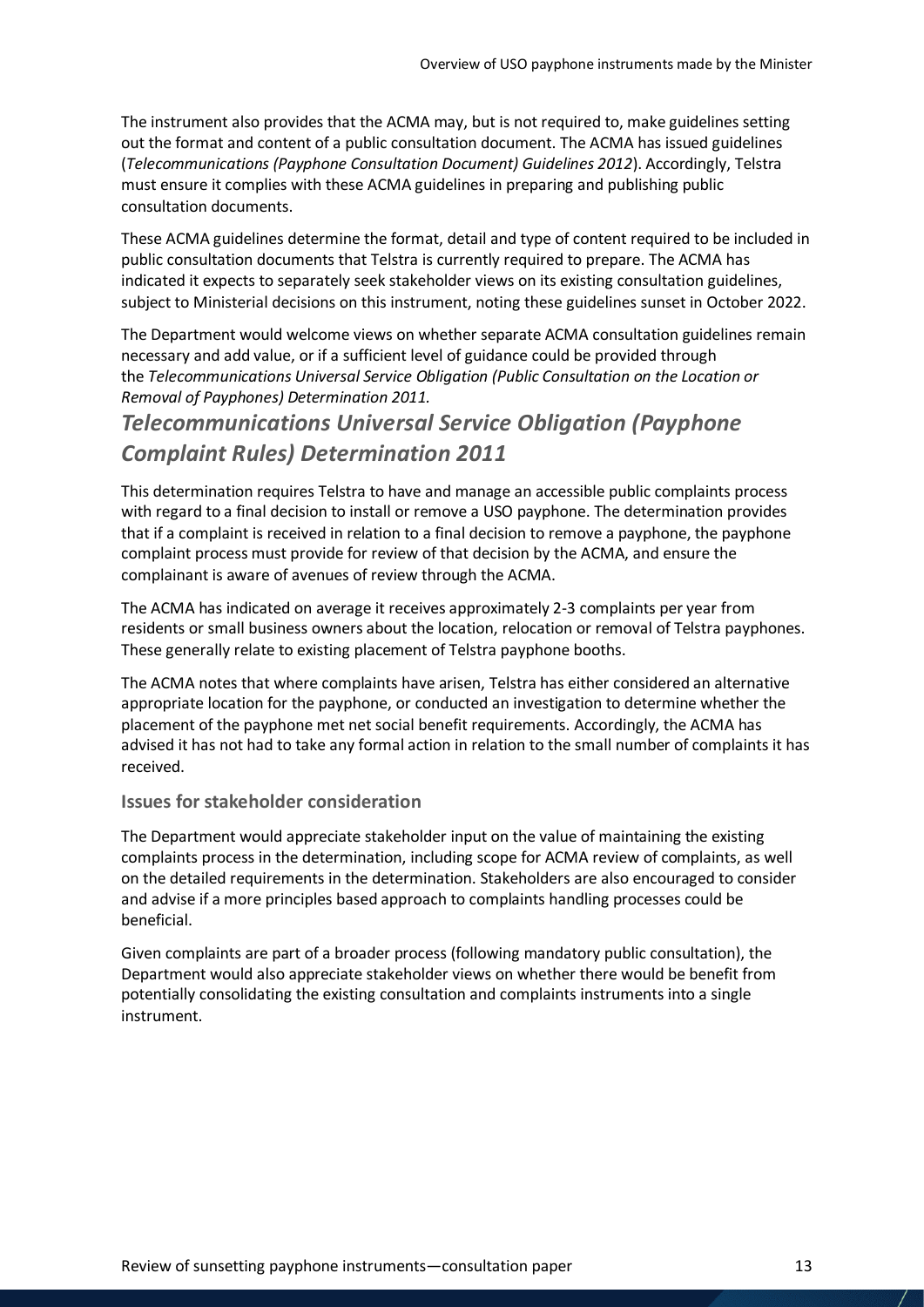## <span id="page-13-0"></span>Next steps

Stakeholder views are important to whether the existing instruments made by the Minister have a continuing role to play and should be remade, or if stakeholders consider particular instruments could cease. If stakeholders support instruments being remade, the Minister will also need to determine if instruments are to be remade in their current form, or whether broader amendments or other changes are warranted and desirable.

The instruments cover a wide range of matters in detail, and the relevance of some of these may be affected by changes in the community and its use of telecommunications. This includes the high use of mobile services and much lower use of payphones. This could mean, for example, that payphones are not needed in the same range of locations as in the past or new more streamlined approaches could be applied to consultation, installation, removal and complaint handling.

Given the number of Ministerial instruments, the Department is also interested in whether there might be merit in consolidating them where possible, into a lesser number or a single set of consolidated payphone rules. Subject to views from interested parties, revised instruments (and a Regulation Impact Statement, if required) would be prepared in advance of 1 April 2022—the table below provides an indicative timeline.

If there are complex issues or diverse views on the future need and form of the Ministerial instruments, to provide continuity and certainty, it may be necessary to remake the instruments in their current form for a short period. This would allow those issues to be worked through as needed, noting also that changes to existing instruments may also give rise to implementation and operational issues for Telstra. Another option, subject to the outcomes of consultation, would be for the Minister and the ACMA respectively to seek agreement from the Attorney-General to a short deferral of existing sunsetting dates.

Queries and feedback provided to the Department by email to [usg@infrastructure.gov.au.](mailto:usg@infrastructure.gov.au)

| <b>Milestone</b>                                                 | Date                     |
|------------------------------------------------------------------|--------------------------|
| Consultation paper released                                      | Friday, 17 December 2021 |
| Departmental staff available to discuss issues with stakeholders | January-February 2022    |
| Submissions due                                                  | Friday 18 February 2022. |
| Minister decides on next steps                                   | February-March 2022      |
| Instruments sunset or remade                                     | Friday, 1 April 2022     |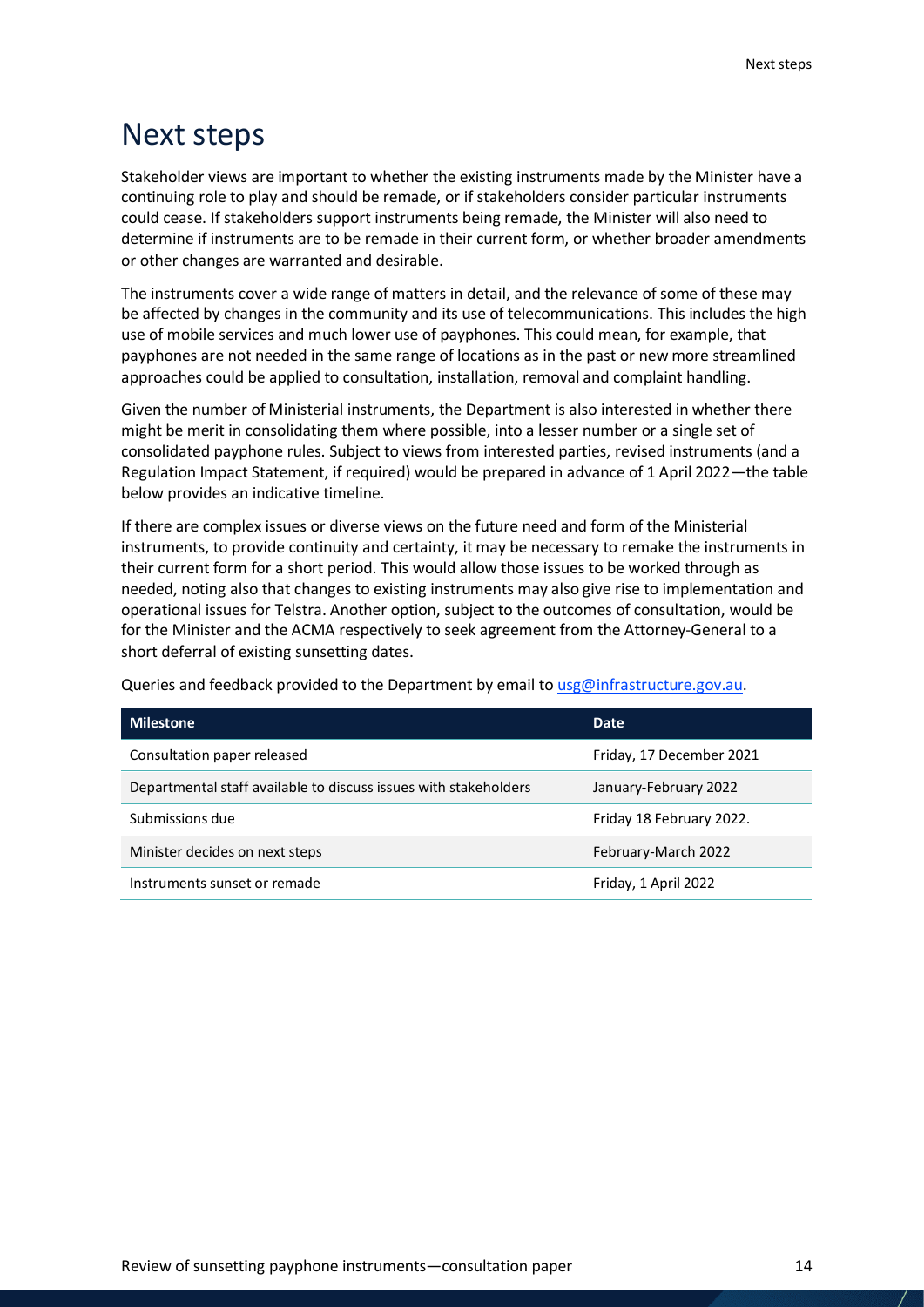## <span id="page-14-0"></span>Appendix A: Payphone benchmark performance results

The required benchmark performance is:

- urban benchmark: Must meet or exceed standard in 90% of cases.
- rural benchmark: Must meet or exceed standard in 90% of cases.
- remote benchmark: Must meet or exceed standard in 80% of cases.

Quarterly reporting was discontinued after 2015–16.

| <b>Period</b>  | <b>Urban</b> | Rural | Remote |
|----------------|--------------|-------|--------|
| 2012-13 Q1     | 95.6%        | 95.1% | 69.9%  |
| 2012-13 Q2     | 96.7%        | 97.3% | 97.4%  |
| 2012-13 Q3     | 97.4%        | 97.3% | 95.4%  |
| 2012-13 Q4     | 94.8%        | 94.6% | 89.4%  |
| 2012–13 Annual | 96.1%        | 96.2% | 88.7%  |
| 2013-14 Q1     | 97.0%        | 95.3% | 75.3%  |
| 2013-14 Q2     | 95.4%        | 94.4% | 90.5%  |
| 2013-14 Q3     | 96.1%        | 94.7% | 97.2%  |
| 2013-14 Q4     | 96.9%        | 95.0% | 93.9%  |
| 2013-14 Annual | 96.3%        | 94.9% | 91.2%  |
| 2014-15 Q1     | 97.5%        | 96.8% | 96.6%  |
| 2014-15 Q2     | 97.2%        | 95.2% | 93.2%  |
| 2014-15 Q3     | 97.0%        | 94.2% | 93.0%  |
| 2014-15 Q4     | 95.5%        | 94.9% | 88.8%  |
| 2014-15 Annual | 96.8%        | 95.3% | 92.8%  |
| 2015-16 Q1     | 95.6%        | 95.5% | 94.2%  |
| 2015-16 Q2     | 95.5%        | 93.8% | 89.1%  |
| 2015-16 Q3     | 93.7%        | 92.4% | 85.2%  |
| 2015-16 Q4     | 92.7%        | 91.6% | 83.1%  |
| 2015-16 Annual | 94.5%        | 93.4% | 87.6%  |
| Annual         | 94.2%        | 91.6% | 89.0%  |
| Annual         | 92.0%        | 91.4% | 86.9%  |
| Annual         | 94.2%        | 92.4% | 86.2%  |
| Annual         | 91.2%        | 90.8% | 90.3%  |
| Annual         | 91.3%        | 90.8% | 85.5%  |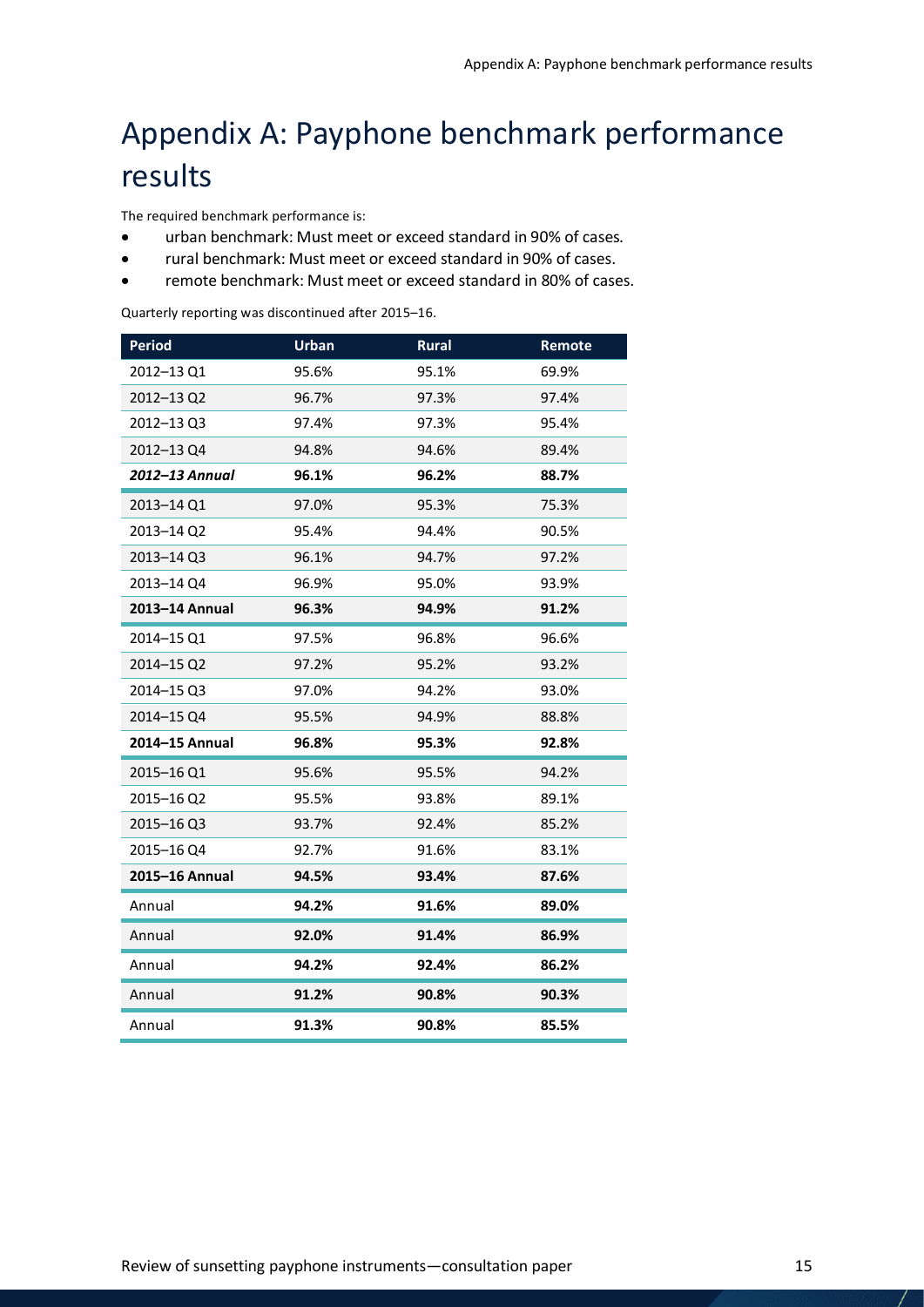## <span id="page-15-0"></span>Appendix B: ACMA net social benefit criteria guidelines

ACMA's guidelines set out the format and methodology for undertaking a net social benefit assessment. This is summarised below. There are 9 social benefit criteria for new payphone installations, and 11 for proposed payphone removals. Telstra is required to undertake an assessment of all individual criteria. Once individual criteria are assessed, the net social benefit is then considered (i.e. if installation of a new payphone had a positive score against 5 or more of the 9 individual criteria, it would be considered to provide a net social benefit).

|                                                                                                                                                                                        | <b>Payphone removals</b>                                                                                                                                                                                                                                                                                                                                                                                                                                                                                                                                                                                                            | <b>Payphone installations</b>                                                                                                                                                                                                                                                                                                                                                                                                                                                                                                                                                                                                                                                             |
|----------------------------------------------------------------------------------------------------------------------------------------------------------------------------------------|-------------------------------------------------------------------------------------------------------------------------------------------------------------------------------------------------------------------------------------------------------------------------------------------------------------------------------------------------------------------------------------------------------------------------------------------------------------------------------------------------------------------------------------------------------------------------------------------------------------------------------------|-------------------------------------------------------------------------------------------------------------------------------------------------------------------------------------------------------------------------------------------------------------------------------------------------------------------------------------------------------------------------------------------------------------------------------------------------------------------------------------------------------------------------------------------------------------------------------------------------------------------------------------------------------------------------------------------|
| The commercial<br>viability of<br>maintaining the<br>payphone                                                                                                                          | Social benefit assessment no. 1: A net profit<br>would suggest a payphone is commercially<br>viable and indicate an increased likelihood that<br>the payphone would provide a social benefit,<br>given that the PUSP is also a stakeholder in the<br>local community. A net loss would suggest a<br>payphone is not commercially viable and<br>indicate a decreased likelihood that the<br>payphone would provide a social benefit, given<br>that the PUSP is also a stakeholder in the local<br>community.                                                                                                                         | Social benefit assessment no. 1: A<br>(projected) net profit would indicate an<br>increased likelihood that the payphone<br>would provide a social benefit, given that<br>the PUSP is also a stakeholder in the local<br>community. A (projected) net loss would<br>indicate a decreased likelihood that the<br>payphone would provide a social benefit,<br>given that the PUSP is also a stakeholder in<br>the local community                                                                                                                                                                                                                                                           |
| Call usage patterns<br>for the payphone                                                                                                                                                | Social benefit assessment no. 2: A steady or<br>increasing call usage pattern would indicate an<br>increased likelihood that the payphone would<br>provide a social benefit to the local community.<br>A declining call usage pattern would indicate a<br>decreased likelihood that the payphone would<br>provide a social benefit to the local community                                                                                                                                                                                                                                                                           | n/a                                                                                                                                                                                                                                                                                                                                                                                                                                                                                                                                                                                                                                                                                       |
| Whether the<br>revenues from the<br>payphone will<br>cover the<br>depreciation and<br>maintenance costs<br>of maintaining the<br>payphone on an<br>annual basis                        | Social benefit assessment no. 3: If the total<br>revenues equal or exceed the total<br>depreciation and maintenance costs-that is,<br>they are 'covered'-this would indicate an<br>increased likelihood that the payphone would<br>provide a social benefit, given that the PUSP is<br>also a stakeholder in the local community. If<br>the total revenues are less than the total<br>depreciation and maintenance costs-that is,<br>they are not 'covered'-this would indicate a<br>decreased likelihood that the payphone would<br>provide a social benefit, given that the PUSP is<br>also a stakeholder in the local community. | Social benefit assessment no. 2: If the total<br>(projected) revenues equal or exceed the<br>total (projected) depreciation and<br>maintenance costs-that is, they are<br>'covered'-this would indicate an increased<br>likelihood that the payphone would provide<br>a social benefit, given that the PUSP is also a<br>stakeholder in the local community. If the<br>total (projected) revenues are less than the<br>total (projected) depreciation and<br>maintenance costs-that is, they are not<br>'covered'-this would indicate a decreased<br>likelihood that the payphone would provide<br>a social benefit, given that the PUSP is also a<br>stakeholder in the local community. |
| The extent to<br>which funding (if<br>any) provided to<br>the PUSP to install<br>or maintain the<br>payphone,<br>including any<br>payments made to<br>the PUSP by the<br>Commonwealth, | Social benefit assessment no. 4: If the total<br>funding (if any) provided equals or exceeds the<br>total depreciation and maintenance costs-that<br>is, they are 'covered'-this would indicate an<br>increased likelihood that the payphone would<br>provide a social benefit, given that the PUSP is<br>also a stakeholder in the local community. If<br>the total funding (if any) provided is less than<br>the total depreciation and maintenance costs-<br>that is, they are not 'covered'-this would                                                                                                                          | Social benefit assessment no. 3: If the total<br>(projected) funding (if any) provided equals<br>or exceeds the total (projected)<br>depreciation and maintenance costs-that<br>is, they are 'covered'-this would indicate<br>an increased likelihood that the payphone<br>would provide a social benefit, given that<br>the PUSP is also a stakeholder in the local<br>community. If the total (projected) funding<br>(if any) provided is less than the total                                                                                                                                                                                                                           |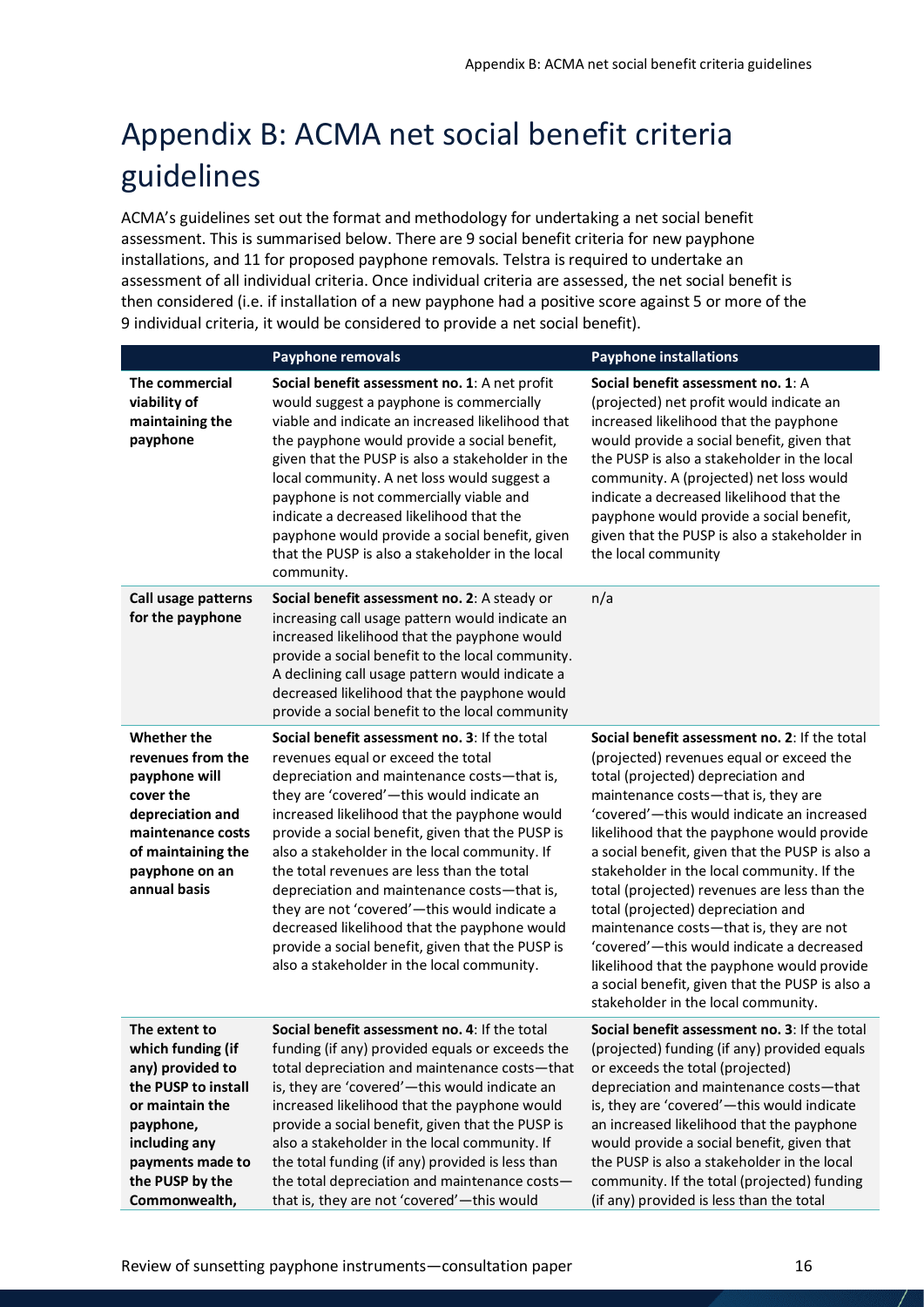|                                                                                                                                      | Payphone removals                                                                                                                                                                                                                                                                                                                                                                                                                                                                                                                                                                                                                                                                                                                                                                                                                                                                                                                                                                                                                                                                                                                                                                                                                                                                                                                                                                                                                                                                                                                                                                                                                                                                                                                                                                                                                                                                                                                                                                                                                                                                                                                 | <b>Payphone installations</b>                                                                                                                                                                                                                                                                                                                                                                                                                                                                                                                                                                                                                                                                                                                                                                                                                                                                                                                                                                                                                                                                                                                                                                                                                                                                                                                                                                                                                                                                                             |
|--------------------------------------------------------------------------------------------------------------------------------------|-----------------------------------------------------------------------------------------------------------------------------------------------------------------------------------------------------------------------------------------------------------------------------------------------------------------------------------------------------------------------------------------------------------------------------------------------------------------------------------------------------------------------------------------------------------------------------------------------------------------------------------------------------------------------------------------------------------------------------------------------------------------------------------------------------------------------------------------------------------------------------------------------------------------------------------------------------------------------------------------------------------------------------------------------------------------------------------------------------------------------------------------------------------------------------------------------------------------------------------------------------------------------------------------------------------------------------------------------------------------------------------------------------------------------------------------------------------------------------------------------------------------------------------------------------------------------------------------------------------------------------------------------------------------------------------------------------------------------------------------------------------------------------------------------------------------------------------------------------------------------------------------------------------------------------------------------------------------------------------------------------------------------------------------------------------------------------------------------------------------------------------|---------------------------------------------------------------------------------------------------------------------------------------------------------------------------------------------------------------------------------------------------------------------------------------------------------------------------------------------------------------------------------------------------------------------------------------------------------------------------------------------------------------------------------------------------------------------------------------------------------------------------------------------------------------------------------------------------------------------------------------------------------------------------------------------------------------------------------------------------------------------------------------------------------------------------------------------------------------------------------------------------------------------------------------------------------------------------------------------------------------------------------------------------------------------------------------------------------------------------------------------------------------------------------------------------------------------------------------------------------------------------------------------------------------------------------------------------------------------------------------------------------------------------|
| will contribute to<br>covering the<br>depreciation and<br>maintenance costs<br>of maintaining the<br>payphone                        | indicate a decreased likelihood that the<br>payphone would provide a social benefit, given<br>that the PUSP is also a stakeholder in the local<br>community.                                                                                                                                                                                                                                                                                                                                                                                                                                                                                                                                                                                                                                                                                                                                                                                                                                                                                                                                                                                                                                                                                                                                                                                                                                                                                                                                                                                                                                                                                                                                                                                                                                                                                                                                                                                                                                                                                                                                                                      | (projected) depreciation and maintenance<br>costs-that is, they are not 'covered'-this<br>would indicate a decreased likelihood that<br>the payphone would provide a social<br>benefit, given that the PUSP is also a<br>stakeholder in the local community.                                                                                                                                                                                                                                                                                                                                                                                                                                                                                                                                                                                                                                                                                                                                                                                                                                                                                                                                                                                                                                                                                                                                                                                                                                                              |
| The benefit to the<br>local community<br>arising from the<br>location of a<br>payphone at the<br>payphone site (or<br>proposed site) | Social benefit assessment no. 5: If there is at<br>least one community facility or national park<br>located within a one-kilometre radius of the<br>proposed payphone removal site, this would<br>indicate an increased likelihood that the<br>payphone would provide a net social benefit to<br>the local community. If there are no community<br>facilities or national parks located within a one-<br>kilometre radius of the proposed payphone<br>removal site, this would indicate a decreased<br>likelihood that the payphone would provide a<br>net social benefit to the local community.<br>Social benefit assessment no. 6: It is assumed<br>that a community that falls into a<br>socioeconomic disadvantage decile of 1 to 5<br>(inclusive) would indicate an increased<br>likelihood that the payphone would provide a<br>social benefit to that local community. A<br>community that falls into a decile of 6 to 10<br>(inclusive) would indicate a decreased<br>likelihood that the payphone would provide a<br>social benefit to the local community<br>Social benefit assessment no. 7: It is assumed<br>that an above-average result of people aged 65<br>years and over -and a decile of 1 to 5 in social<br>benefit assessment no. 6-would indicate an<br>increased likelihood that the payphone would<br>provide a social benefit to the local community.<br>An above average result-and a decile of 6 to<br>10 in social benefit assessment no. 6-would<br>indicate a decreased likelihood that the<br>payphone would provide a social benefit to the<br>local community. A below-average result would<br>indicate a decreased likelihood that the<br>payphone would provide a social benefit to the<br>local community<br>Social benefit assessment no. 8-between 15<br>and 24 years: It is assumed that an above-<br>average result would indicate an increased<br>likelihood that the payphone would provide a<br>social benefit to the local community. A below-<br>average result would indicate a decreased<br>likelihood that the payphone would provide a<br>social benefit to the local community. | Social benefit assessment no. 4: A<br>community that falls into a socioeconomic<br>disadvantage decile of 1 to 5 (inclusive)<br>would indicate an increased likelihood that<br>the payphone would provide a social<br>benefit to that local community. A<br>community that falls into a decile of 6 to 10<br>(inclusive) would indicate a decreased<br>likelihood that the payphone would provide<br>a social benefit to that community<br>Social benefit assessment no. 5: It is<br>assumed that an above average result of<br>people aged 65 years and over-and a<br>decile of 1 to 5 in social benefit assessment<br>no. 4-would indicate an increased<br>likelihood that the payphone would provide<br>a social benefit to the local community. An<br>above-average result-and a decile of 6 to<br>10 in social benefit assessment no. 4-<br>would indicate a decreased likelihood that<br>the payphone would provide a social<br>benefit to the local community. A below-<br>average result would indicate a decreased<br>likelihood that the payphone would provide<br>a social benefit to the local community<br>Social benefit assessment no. 6: It is<br>assumed that an above-average result of<br>people aged between 15 and 24 years<br>would indicate an increased likelihood that<br>the payphone would provide a social<br>benefit to the local community. A below-<br>average result would indicate a decreased<br>likelihood that the payphone would provide<br>a social benefit to the local community. |
| The extent to<br>which there is<br>adequate mobile<br>phone coverage in<br>the relevant area                                         | Social benefit assessment no. 9: It is assumed<br>that no mobile phone coverage would indicate<br>an increased likelihood that the payphone<br>would provide a social benefit to the local<br>community. In contrast, the presence of any                                                                                                                                                                                                                                                                                                                                                                                                                                                                                                                                                                                                                                                                                                                                                                                                                                                                                                                                                                                                                                                                                                                                                                                                                                                                                                                                                                                                                                                                                                                                                                                                                                                                                                                                                                                                                                                                                         | Social benefit assessment no. 7: It is<br>assumed that no mobile phone coverage<br>would indicate an increased likelihood that<br>the payphone would provide a social<br>benefit to the local community. In contrast,                                                                                                                                                                                                                                                                                                                                                                                                                                                                                                                                                                                                                                                                                                                                                                                                                                                                                                                                                                                                                                                                                                                                                                                                                                                                                                     |